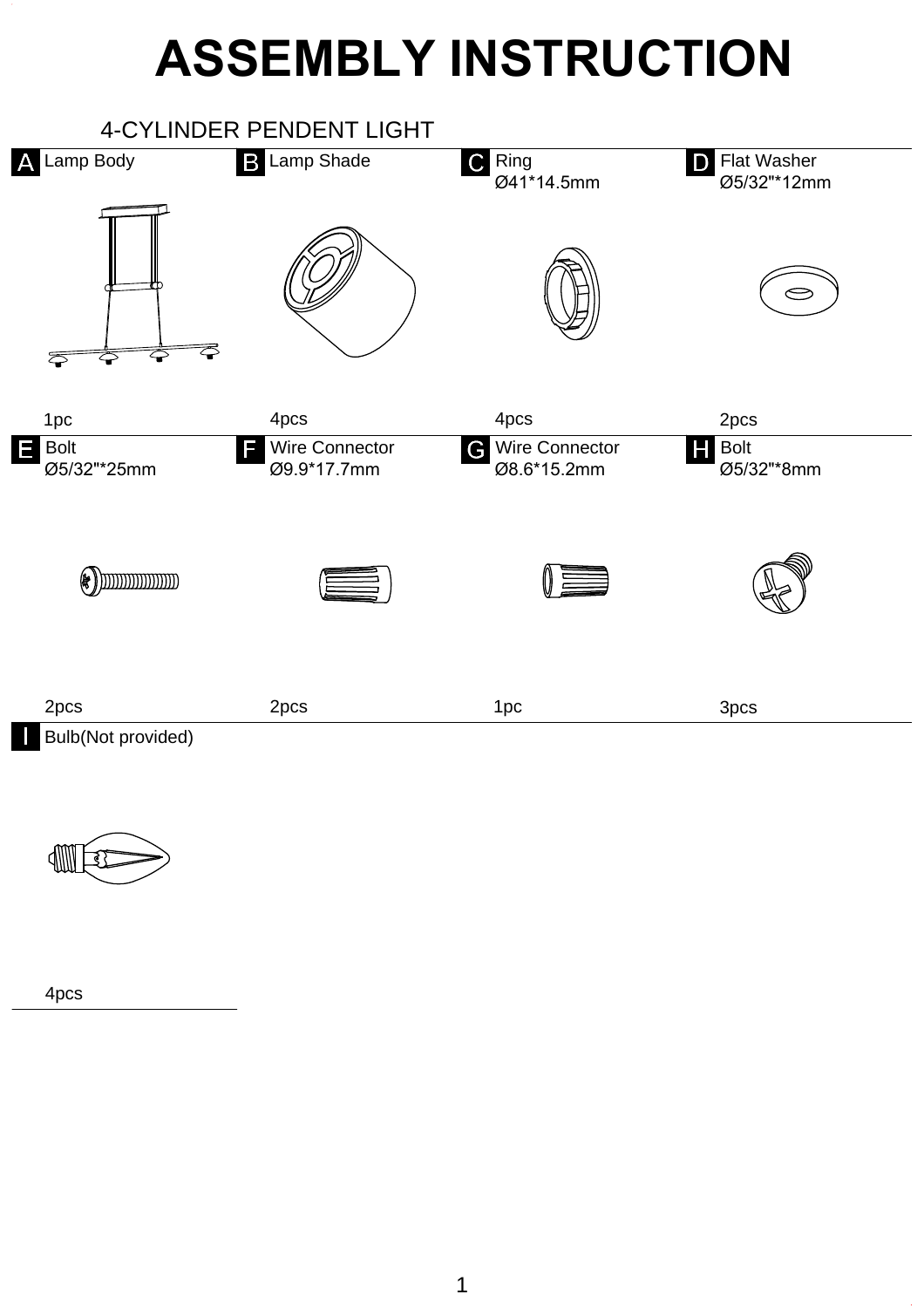## **IMPORTANT SAFETY INSTRUCTIONS**

THIS FLOOR LAMP HAS A POLARIZED PLUG (ONE BLADE IS WIDER THAN THE OTHER) AS A SAFETY FEATURE TO REDUCE THE RISK OF ELECTRIC SHOCK. THIS PLUG WILL FIT IN A POLARIZED OUTLET ONLY ONE WAY. IF THE PLUG DOES NOT FIT FULLY IN THE OUTLET, REVERSE THE PLUG. IF IT STILL DOES NOT FIT, CONTACT A QUALIFIED ELECTRICIAN. NEVER USE WITH AN EXTENSION CORD UNLESS PLUG CAN BE FULLY INSERTED. DO NOT ALTER THE PLUG.



This page lists all the contents included in the box. Please take the time to identify the hardware as well as the individual components to this product. As you unpack and prepare for assembly, place the contents on a carpeted or padded area to protect them from damage.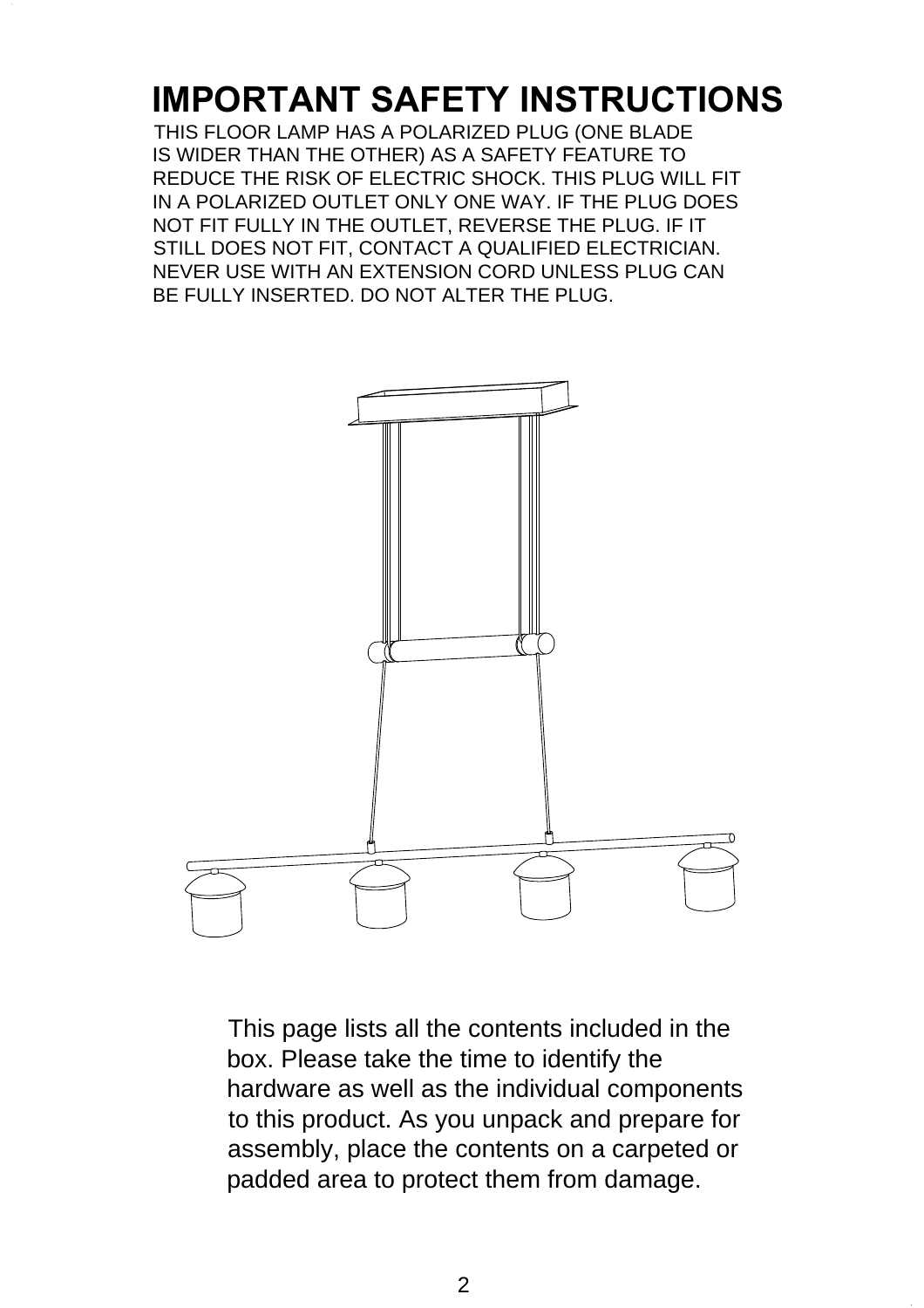Take off the Ring (C) from Lamp Body (A).



Assemble the Lamp Shade (B) to Lamp Body (A) and using the Ring (C) to tight it. Then, assemble the Bulb (I) to the lamp holder in the Lamp Shade (B).